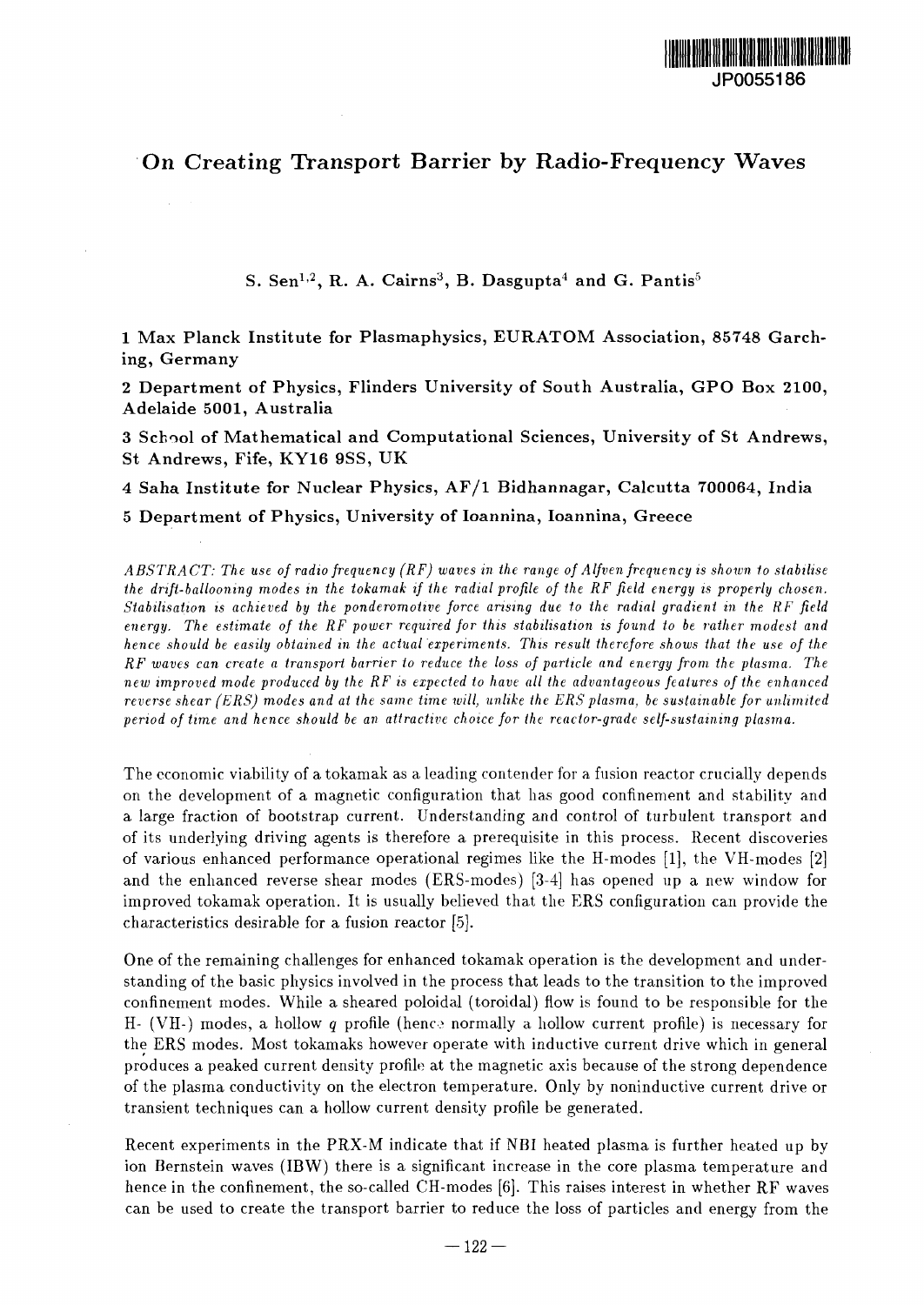plasma. The final run of experiments in the TFTR were originally planned to investigate this key issue. From the theoretical point of view, there is already an indication that RF waves can stabilise ballooning type MHD instabilities [7]. However, no such investigation on the effect of the RF waves to our knowledge has been carried out for the drift-type microinstabilities, stabilisation of which is essential for the formation of the transport barrier.

In this work we suggest that the transport barrier may be created by suitably launching RF waves in the Alfven range of frequencies. We demonstrate that RF waves through ponderomotive force arising due to the radial gradient in the RF field energy stabilises drift-ballooning modes, which have been identified as the likely mechanism for anomalous transport in the plasma [8, 9]. We also demonstrate that the stabilisation can be achieved for rather modest values of the RF power and hence should be easily obtained in the actual experiments. The new improved mode produced by the RF will, unlike the ERS modes, be non-transient in nature and should be sustainable for unlimited period of time. This mode thus is free from the main shortcoming of the ERS plasma and should be an attractive choice for the fusion reactor.

A nonlocal stability analysis for the collisionless drift-ballooning modes is carried out on the basis of a simple two-fluid model. We use the usual  $(r, \theta, \xi)$  coordinates, corresponding to the minor radial, poloidal and toroidal directions respectly and consider the long-wavelength  $(k_a^2 \rho_s^2 \ll 1)$ drift waves for a large aspect-ratio circular tokamak. The perturbed potential can then be expressed as:

$$
\phi(\vec{x},t) \equiv \phi(\rho,\theta,\xi,t) = \phi(\rho)exp[i(n\xi-m_0\theta-\omega t)],
$$

where  $\rho = (r - r_0)$ ,  $r_0$  is the radius of the reference mode rational surface, i.e.,  $m_0 =$  $nq(r_0)$ ,  $k_\theta = \frac{m_0}{r_0}$ , and  $\hat{s} = \frac{rq'}{q}$  at  $r = r_0$ . Here, for simplicity we will assume the ions to be cold and will ignore the electron temperature gradient. Using fluid descriptions the eigenvalue equation in the presence of RF ponderomotive force can be derived in a straightforward way [10-11]

$$
[\rho_s^2(\frac{\partial^2}{\partial \rho^2} - k_\theta^2) + \frac{(\omega_e^* - \omega)}{\omega} - \frac{{\omega_e^*}^2}{\omega^2} (\frac{\epsilon_c}{k_\theta \rho_s})^2 \times
$$

$$
(\frac{\partial}{\partial \theta} + ik_\theta \rho \hat{s})^2 - 2\epsilon_n \frac{\omega_e^*}{\omega} (\cos \theta + \frac{i \sin \theta}{k_\theta} \frac{\partial}{\partial \rho}) - \frac{1}{2} \frac{k_{\parallel}}{\omega^2} \frac{d}{d\rho} |V_{RF}(\rho)|^2 -
$$

$$
\frac{\rho^2 \omega_e^*}{L_s^2} |\phi = 0 \qquad (1)
$$

where  $\rho_s^2 = \frac{C_S^2}{\omega^2}$ ,  $C_S^2 = \frac{T_e}{m_i}$ ,  $\epsilon_n = q\epsilon_c = L_n/R$ ,  $\omega_e^*(\rho)$  the diamagnetic drift frequency and  $L_*$ the density gradient variation scale length and typically of the order of density scale length *Ln.*  $\vec{V}_{RF}(\rho)$  is the induced oscillating fluid velocity in the presence of an external RF field. The ponderomotive contribution due to the RF field enters the force balance equation through the term  $mn < (V_{RF} \nabla) V_{RF}^* >$  and can be simplified to  $\frac{1}{2} mn \frac{d}{dx} |V_{RF}|^2$  assuming that the ponderomotive forces are radially symmetric [12].

The first term in equation (1) arises from the finite Larmor radius effect and the third from the ion-sound. The fourth is the effect of toroidal coupling whereas the last term introduces the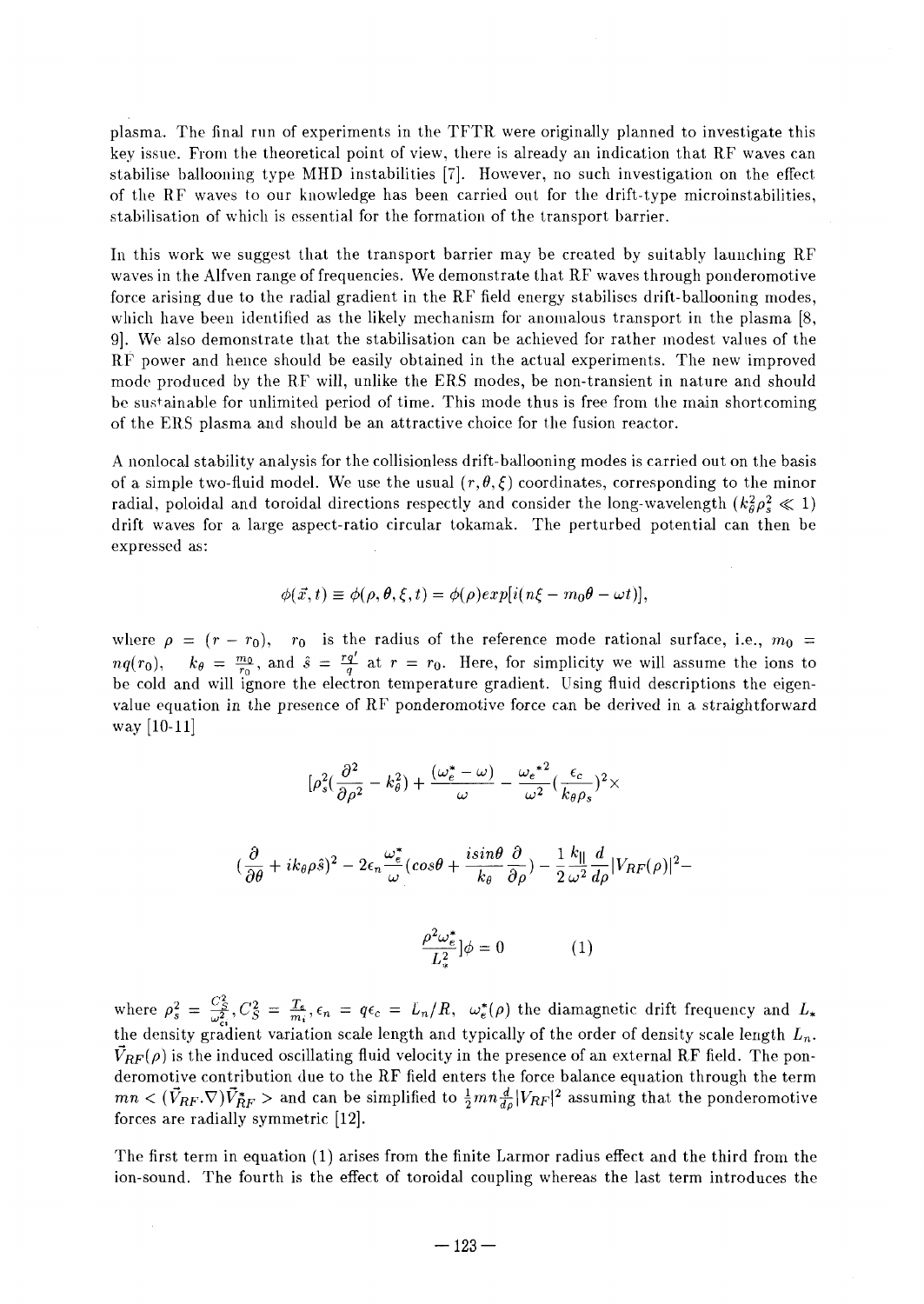radial variation of  $\omega_e^*$  with  $L_*^{-2} = (\frac{1}{\omega^*})(\frac{d^2\omega_e^*}{d\rho^2})$ . We assume a simple general case of the variation of  $\vec{V}_{RF}(\rho)$  with the radial distance such that  $|V_{RF}(\rho)|^2 = \frac{|V_{RFO}|^2 \rho}{L_{RF}} + \frac{|V_{RFO}|^2 \rho^2}{L_{RF}^2}$ , where and  $\frac{1}{2} \frac{d^2 V_{RF}}{d\rho^2} = \frac{V_{RFO}}{L_{BF}^2}$ .

To reduce the 2 dimensional (2D) eigenmode problem to 1 dimensional (ID), we will apply the ballooning transformation. To determine the radial mode structure the solution of the fully two-dimensional eigenmode problem must be obtained. Within the framework of ballooning formalism, this needs solving the problem to higher order. The problem then separates into two distinctive radial length scales. To leading order the problem reduces to the usual ID eigenmode equation (with radial variable appearing only as parameter) which determines the mode structure along the magnetic field lines. The next order equation then determines the radial mode structure. In the usual theory of high *n* ballooning modes [13] one maps the poloidal angle  $\theta$  on to an extended coordinate  $\chi$  with  $-\infty < \chi < \infty$  and writes the perturbation in the form

$$
\phi(\theta, x) = \sum_{m} e^{-im\theta} \int_{-\infty}^{\infty} e^{im\chi} \hat{\phi}(\chi, x) d\chi, \quad \text{where, } \hat{\phi} = A(x) F(\chi, x) \exp[-ix(\chi + \chi_0)]
$$

where  $\chi_o$  is an arbitrary phase of the eikonal and  $x = k_\theta \rho \hat{s}$ . Here,  $A(x)$  is assumed to vary on some scale intermediate between the equilibrium scale length and the perpendicular wavelength. Now to leading order (in  $n^{-1/2}$  expansion) the ballooning equation becomes

$$
\left[\frac{\omega_e^{*2}}{\omega^2}(\frac{\epsilon_c}{k_\theta\rho_s})^2\frac{\partial^2}{\partial\chi^2}+\frac{1}{2}\frac{1}{\omega^2qR}\frac{d}{d\rho}|V_{RF}(\rho)|^2\frac{\partial}{\partial\chi}-(\omega_e^*-\omega)/\omega+2\epsilon_n\frac{\omega_e^*}{\omega}(cos\chi+\hat{s}(\chi+\chi_o)sin\chi)+\right]
$$

$$
(k_{\theta}\rho)^{2}(1+\hat{s}^{2}(\chi+\chi_{o})^{2})+\frac{\rho^{2}\omega_{e}^{*}}{L_{*}^{2}\omega}|F=0
$$
\n(2)

The first derivative (with respect to  $\chi$ ) term can be removed by suitably changing the dependent variable (to  $\xi$ ). Equation (2) then reduces to

$$
\left[\frac{\omega_e^{*2}}{\omega^2}(\frac{\epsilon_c}{k_\theta \rho_s})^2 \frac{\partial^2}{\partial \chi^2} - (\omega_e^* - \omega)/\omega + 2\epsilon_n \frac{\omega_e^*}{\omega} (\cos \chi + \hat{s}(\chi + \chi_o) \sin \chi) - \frac{1}{4} (\frac{1}{2} \frac{1}{\omega^2 qR} \frac{d}{d\rho} |V_{RF}(\rho)|^2)^2 / \frac{\omega_e^{*2}}{\omega^2} (\frac{\epsilon_c}{k_\theta \rho_s})^2 + (k_\theta \rho)^2 (1 + \hat{s}^2 (\chi + \chi_o)^2) + \frac{\rho^2 \omega_e^*}{L^2 \omega} \xi = 0
$$
\n(3)

where,

$$
\xi = F \exp[\frac{1}{4\omega^2 qR} \left(-\frac{|V_{RFO}|^2 x}{L_{RF}} - \frac{|V_{RFO}|^2 x^2}{2L_{RF}^2}\right)] \tag{4}
$$

Now to explore the implication of the RF field profile on the radial structure and on the stability of the modes one needs the higher order ballooning theory. In the higher order theory *Xo ls* obtained from the equation  $\frac{\partial \Omega}{\partial x_0}(x,\chi_0) = 0$  and the radial envelope function  $A(x)$  satisfies

$$
\frac{\partial^2 \Omega}{\partial \chi_0^2} \cdot \frac{d^2 A}{dx^2} + [2(\Omega - \Omega_0) - p_1 - 2p_2 x^2]A = 0,\tag{5}
$$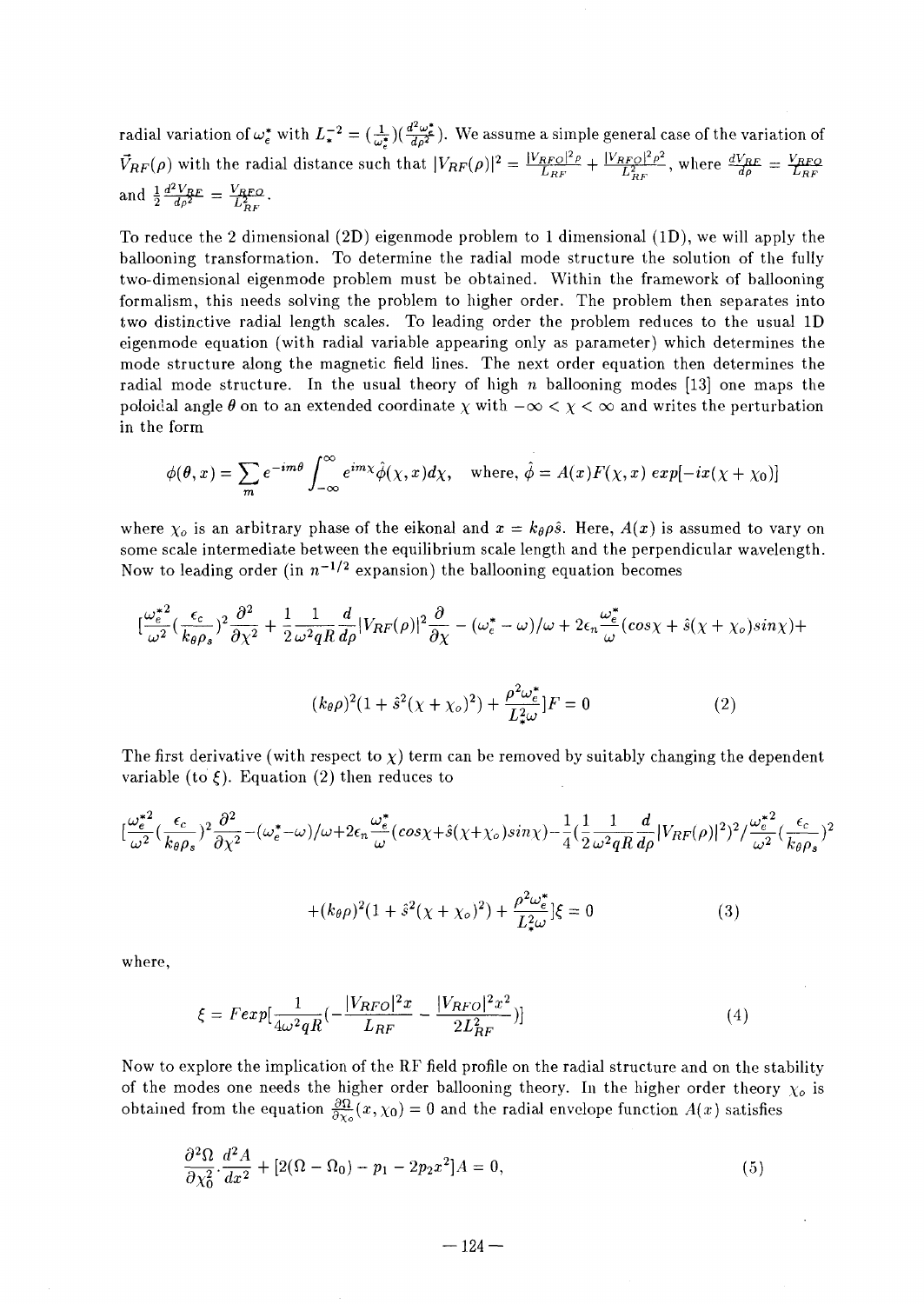where,  $\Omega = \frac{1}{k^2 a^2 \hat{s}^2} [\frac{\omega_e^*}{\omega} - 1]$  $(\frac{V_{RFO}^{E}L_{n}}{C^{2}} \frac{L_{n}}{L^{2}} \frac{1}{\rho_{e}k_{0}})^{2}), x = k_{\theta}\rho\hat{s}$ . Equation (5) is a simple Weber equation. When  $p_{2}$  is positive and  $\partial \chi_o^2 >0 \,\,$   $(\partial^2 \Omega/\partial \chi_o^2 >0$  is necessary in order that the mode be most unstable [13]),  $A(x)$  is a localised Gaussian function. However, an important change is introduced by the ponderomotive contribution. Assuming  $L_n \sim 3 cm,\ L_{RF} \sim 1 cm\;$  and taking  $k_\theta \rho_s \sim 0.1,$  we find that  $p_2$  becomes negative for  $V_{RFO}/C_s \sim 10^{-1}$  (which means that the RF power is only a small fraction of the thermal power. Note also that this is the RF power at the resonance, which is much larger than the overall average RF power). It is important to note that the length scale for the RF wave is difficult to give precisely since the intensity has a singularity in ideal MHD theory, and the actual width predicted will depend on what sort of resistive damping or finite Larmor radius effects are used to eliminate the singularity. It is also interesting to note that to consider the most unstable situation we have assumed *Ln* rather small, which however is expected in the region where transport barrier is formed. With  $p_2$  negative  $A(x)$  is then given by

$$
A(x) = exp[-i\frac{1}{2}(|p_2| / |\frac{\partial^2 \Omega}{\partial \chi_0^2}|)^{1/2}x^2]
$$
\n(6)

So, the mode envelope is now radially outgoing which is reminiscent of the equivalent slab problem [14]. The quadratic *x* variation of the RF field energy in the toroidal problem like the magnetic shear in the corresponding slab problem creates an *antiwell* in the radial direction (instead of the well formed by the diamagnetic frequency). The wave energy is therefore converted outward. The eigenvalue is given by

$$
\Omega = \Omega_0 + \frac{p_1}{2} - i \frac{1}{2} (p_2 + \frac{\partial^2 \Omega}{\partial \chi_0^2})^{1/2}
$$
\n(7)

The negative imaginary contribution in the eigenvalue shows that the RF field profile *stabilises* toroidal drift waves which otherwise escape magnetic shear damping! The actual stability of the mode will be determined by the relative magnitude of the destabilising contribution  $(\Omega_o)$ and the stabilising contribution of the third term in the RHS of equation (7). Choosing, as before,  $L_n \sim 3cm, q = 3, \hat{s} \sim 1, R = 1.5m, k_{\theta} \rho_s \sim 0.1, \lambda_{\theta} \sim 1cm, L_{\Omega} = (\frac{1}{\Omega} \frac{\partial \Omega}{\partial \gamma})^{-1}] \sim 1radian$ , and  $\Omega \sim 1$ , it is easy to see that the complete stabilisation of the mode is actually possible. It is interesting to note that the sign and the magnitude of the linear variation of the RF energy has no direct effect on the stability. The linear term shifts the potential, but does not alter the quadratic structure. It also shifts the centre of the mode away from the  $x=0$  rational surface. The main stabilising effect comes from the quadratic term which forms an additional *antiwell* which pushes the wave function away from  $x=0$ , thus increasing the stabilising effect and weakening the driving term simultaneously. Also important to note that the theory assumes that the RF wave is producing an oscillating fluid velocity, so this points towards a low frequency wave. One possibility is to use the Alfven resonance, which produces highly localised intensity maxima which coincide closely with flux surface [15].

We will now discuss the effect of the ponderomotive force on the turbulent transport coefficient by using the mixing length theory, according to which the turbulent diffusivity is given by

$$
\chi_k = \gamma_k \triangle_k^2
$$

where  $\gamma_k$  is the mode growth rate and  $\Delta_k$  is the mode width. We have already seen that the growth rate of the linear mode is reduced in the presence of the RF field. It is also easy to see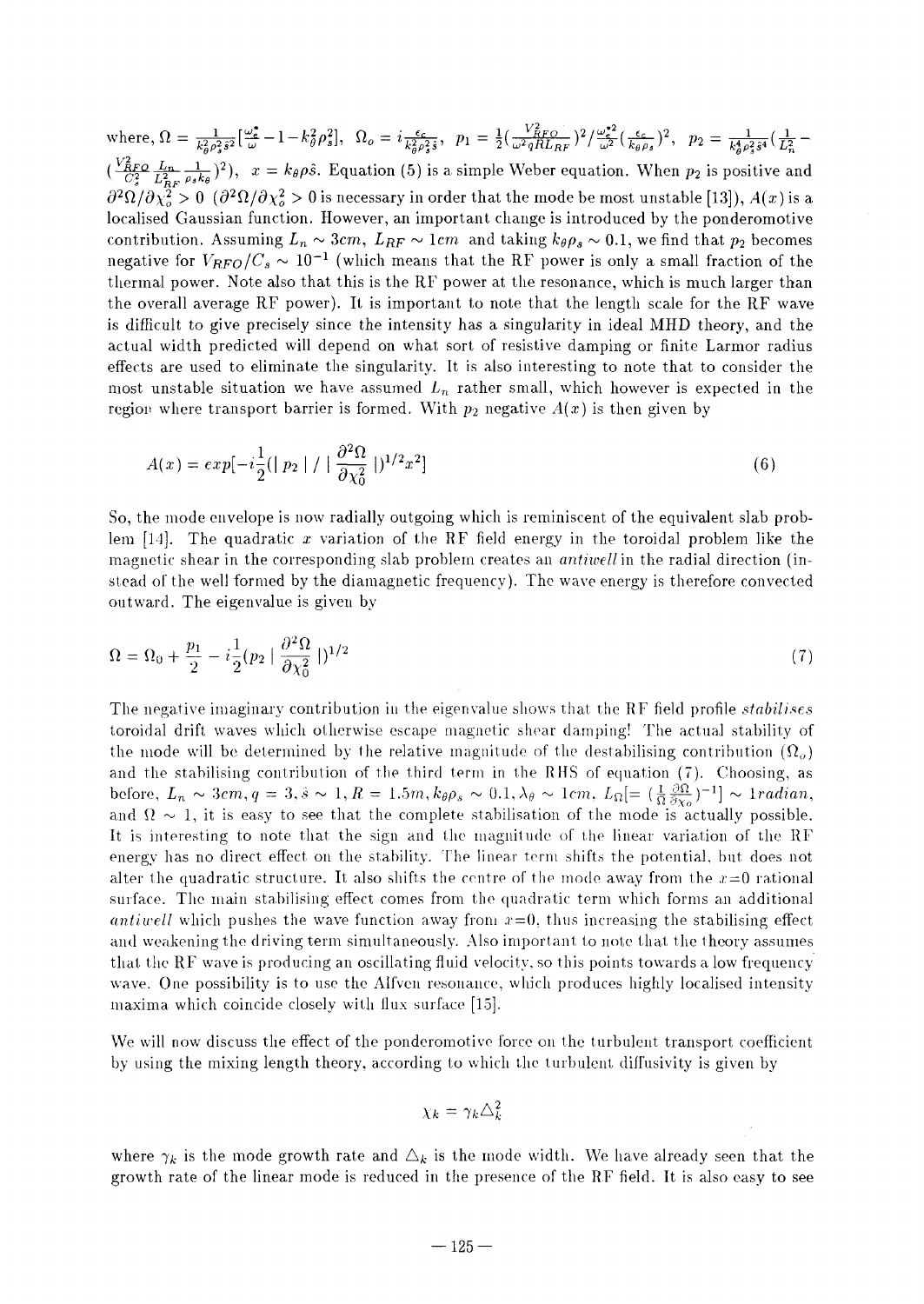that the radial width of the modes related to the individual magnetic surfaces is also reduced. To see this we note that in deriving Equation (3) we have removed the first derivative (w.r. to  $\chi$ ) term by suitably changing the dependent variable (from  $F$ ) to  $\xi$ . The relation between  $F$  and  $\xi$  is given by equation (4). So as evident from equation (4) the radial width of the individual mode is reduced due to the presence of the ponderomotive force. So, the corresponding transport is also expected to be reduced by the ponderomotive force. Coming to the global transport, at the first instant it seems difficult to reach a definitive conclusion about it. This is because, whereas the growth rate of the linear mode decreases, its global mode width [given by Equation (6)] increases. However, as has been mentioned by Sen [11] that there may be some additional processes (such as electron Landau damping and fluid resonance) determining a finite mode width rather than the outgoing wave situation which otherwise holds in this situation. Hence the corresponding global transport is also expected to be reduced in the presence of the ponderomotive force.

In summary, we have investigated the effect of the RF waves on the stability of the collisionless drift-ballooning modes, which have been identified as the key mechanism for the anomalous transport. Our full analytic stability analysis shows that RF waves in the Alfven range of frequencies can have a significant effect on the stability of the drift-ballooning modes if the radial profile of the RF field energy is properly chosen. This stabilisation is achieved through the ponderomotive force arising due to the radial gradients in the RF field energy and is different from the stabilisation mechanism due to RF-induced poloidal-shear-flow which is thought to be responsible in the case of IBW induced CH modes [6], The estimate shows that stabilisation can be achieved for rather modest values of the RF power and should be easily obtained in the actual experiments. This result therefore shows that the use of RF waves can create a transport barrier to reduce the loss of particle and energy from plasma and as there is no time limit for how long RF power can be launched, a stationary, non-transient improved mode can be envisioned in the plasma core by this technique. This mode is expected to have all the advantageous features of the ERS plasma and at the same time will, unlike the ERS mode, be non-transient in nature and should in principle be sustainable for unlimited period of time.

Before concluding it is important to mention several simplifying assumptions that have been made which may restrict the scope of our results. Among the effects that we have not considerd here are the nonlinear contributions of the RF waves, in particular the sideband coupling contributions have been neglected. Contributions coming from these terms are however negligible for the limit considered by us  $L_n > L_{RF}$  [7]. We have also assumed that the ponderomotive forces due to the RF field is radially symmetric. However, it has been pointed out by Appert et al. [15] that toroidal effects do not greatly effect the position of the Alfven resonance, so this is a reasonable assumption. Furthermore, we have neglected the modification of the equilibrium profiles in the presence of the RF waves so that our results are limited to the low RF power levels. Notwithstanding these restrictions, however, the basic stabilising mechanism from the RF ponderomotive force is quite unambiguously shown by our simple model and is not expected to be seriously modified by any of the above simplifications.

We would like to thank D. Biskamp, J. W. Connor, R. L. Dewar, D. Pfirsch and H. R. Wilson for useful discussions. Thanks are also due to the TEXTOR team in particular to G. Van Oost and R. Koch for discussions on the experimental feasibility of the theory developed in this work. S. Sen acknowledges the hospitality provided at the Max-Planck Institute for Plasma Physics, Garching and the financial support through the mobility contract No. 131-83-7 FUSC.